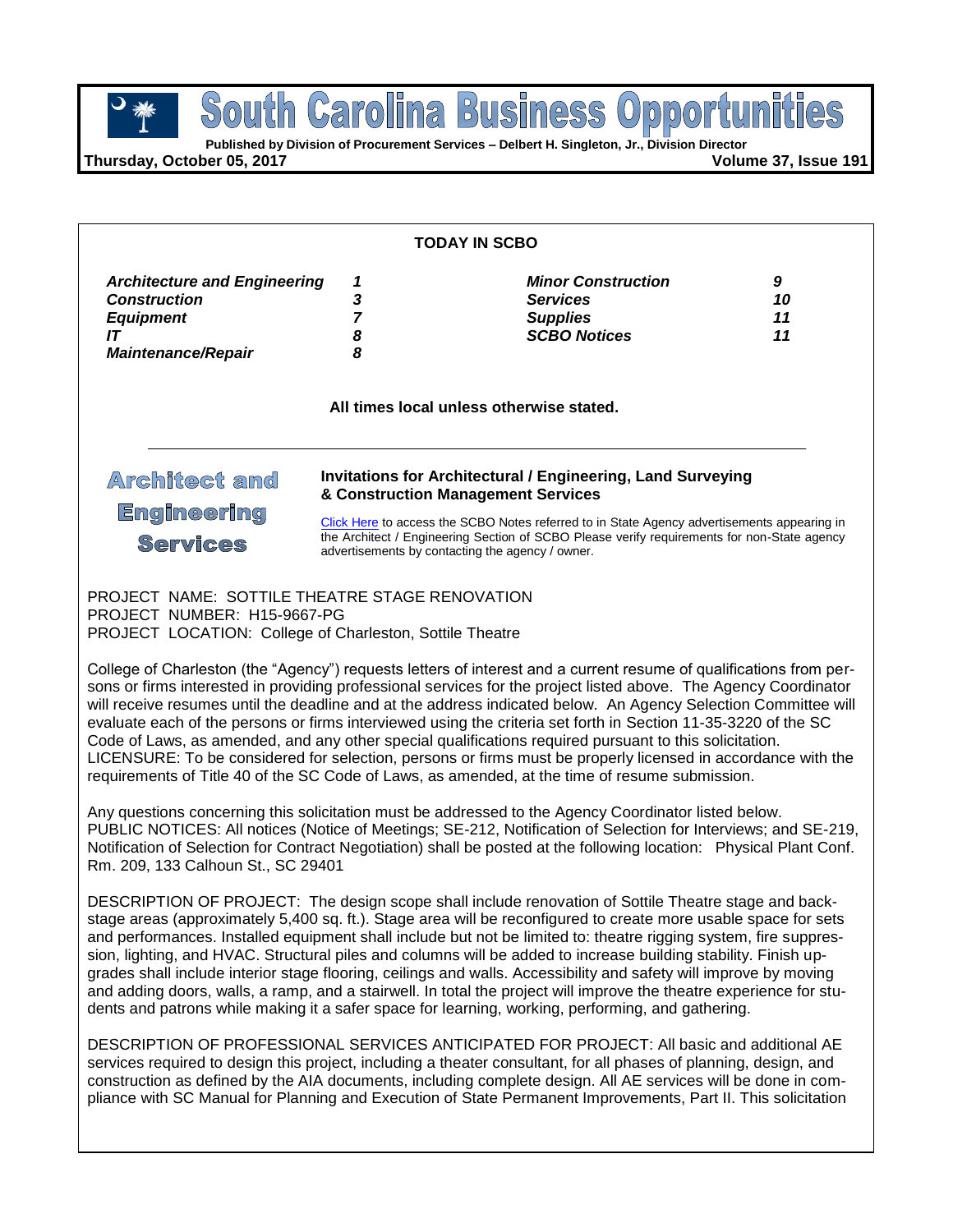### **Thursday, October 05, 2017 2 Volume 37, Issue 191**

is for Phase I design services (schematic design, construction estimate, schedule). Phase II design services depends on future funding.

ANTICIPATED CONSTRUCTION COST RANGE: \$3.8M - \$4.2M

ANTICIPATED PROJECT DELIVERY METHOD: CMR (with OSE approval, if not approved, use Design-Bid-Build)

INTERESTED PERSONS AND FIRMS SHOULD SUBMIT A CURRENT STANDARD FEDERAL FORM 330, THE NAME AND CONTACT INFORMATION, INCLUDING EMAIL, OF A PRIMARY CONTACT; A CERTIFICATION STATING WHETHER THE PERSON OR FIRM IS A RESIDENT OF SOUTH CAROLINA (SEE SC CODE SECTION 11-35-3215); AND THE FOLLOWING ADDITIONAL INFORMATION: None To submit confidential information, see http://procurement.sc.gov/PS/general/scbo/SCBO\_NOTES120605.pdf . In accordance with the South Carolina Green Purchasing Initiative, submittals cannot exceed 70 pages, front and back, including covers, which must be soft – no hard notebooks. The Standard Federal Form is not included in this count.

All written communications with parties submitting information WILL be via email. Any actual bidder, offeror, contractor or subcontractor who is aggrieved in connection with this solicitation or the intended award or award of a contract under this solicitation may protest to the State Engineer in accordance with Section 11-35-4210 at: CPO, Office of State Engineer, 1201 Main Street, Suite 600, Columbia, SC 29201. EMAIL: [protest-ose@mmo.sc.gov](mailto:protest-ose@mmo.sc.gov)

RESUME DEADLINE DATE: 10/19/2017 TIME: 1:30pm NUMBER OF COPIES: 6

Agency WILL NOT accept submittals via email.

AGENCY: College of Charleston AGENCY PROJECT COORDINATOR: Matt Schram TITLE: Engineer/Project Manager ADDRESS: Street/PO Box: 133 Calhoun Street City: Charleston State: SC ZIP: 29401- EMAIL: [schramwm@cofc.edu](mailto:schramwm@cofc.edu) TELEPHONE: 843-953-2062

PROJECT NAME: LLR DORM BLDG. #9 RENOVATION PROJECT NUMBER: D50-T003-CB PROJECT LOCATION: Columbia, South Carolina

SC Department of Administration - Division of Facilities Management and Property Services (the "Agency") requests letters of interest and a current resume of qualifications from persons or firms interested in providing professional services for the project listed above. The Agency Coordinator will receive resumes until the deadline and at the address indicated below. An Agency Selection Committee will evaluate each of the persons or firms interviewed using the criteria set forth in Section 11-35-3220 of the SC Code of Laws, as amended, and any other special qualifications required pursuant to this solicitation.

LICENSURE: To be considered for selection, persons or firms must be properly licensed in accordance with the requirements of Title 40 of the SC Code of Laws, as amended, at the time of resume submission.

Any questions concerning this solicitation must be addressed to the Agency Coordinator listed below. PUBLIC NOTICES: All notices (Notice of Meetings; SE-212, Notification of Selection for Interviews; and SE-219, Notification of Selection for Contract Negotiation) shall be posted at the following location: 915 Main St., Columbia, SC on wall outside Rm 203

DESCRIPTION OF PROJECT: The purpose of this project is to renovate the SC Fire Academy (SCFA)Dormitory Building 9 at the Monticello Road campus. The scope of work will address deferred mainte-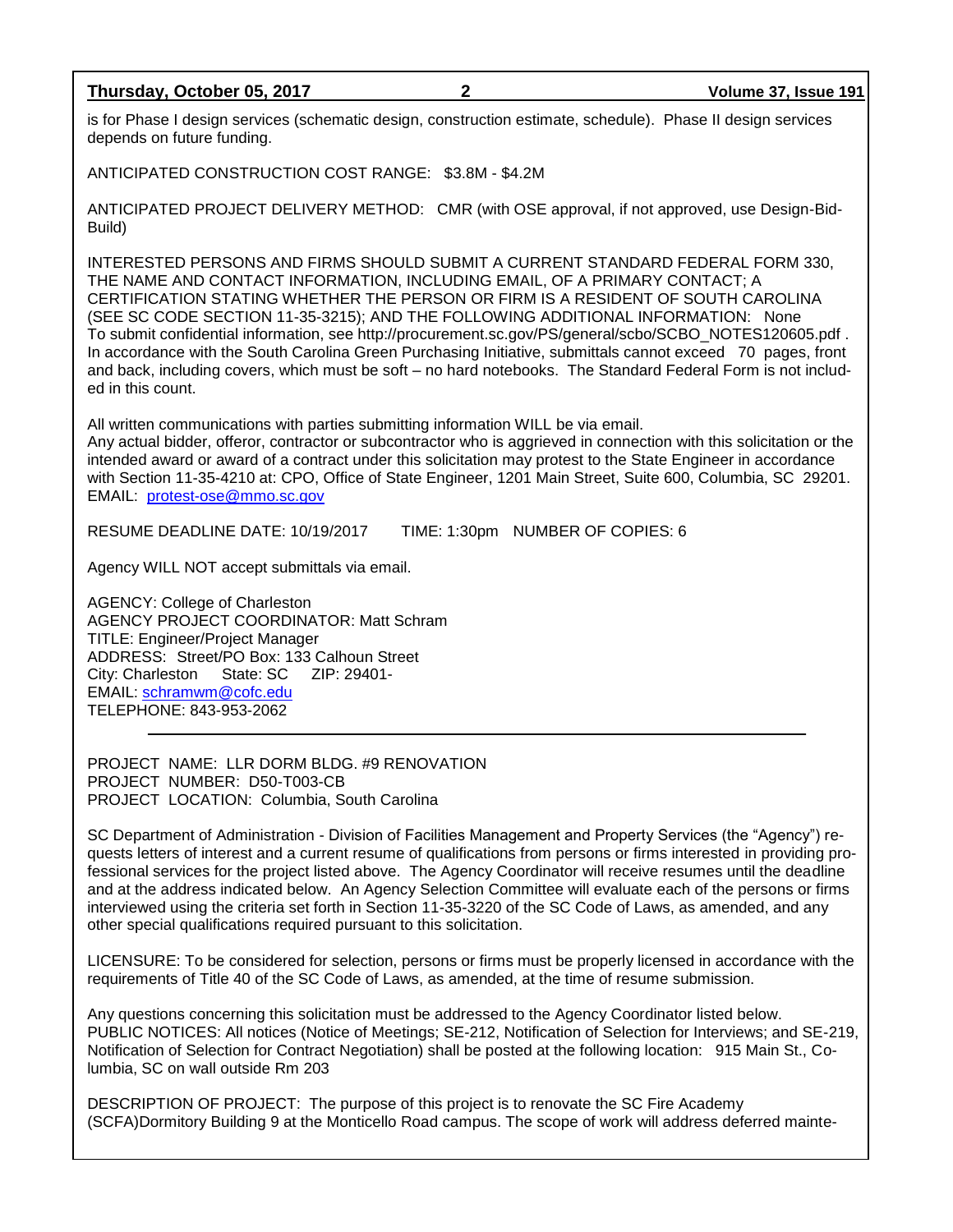### **Thursday, October 05, 2017 3 Volume 37, Issue 191**

nance needs and performance issues as well as recommended upgrades identified in the August 2017 feasibility study.

DESCRIPTION OF PROFESSIONAL SERVICES ANTICIPATED FOR PROJECT: Complete architectural and related engineering services including 3rd-party cost estimating

ANTICIPATED CONSTRUCTION COST RANGE: \$3,000,000 to \$4,000,000

ANTICIPATED PROJECT DELIVERY METHOD: Design - Bid - Build

INTERESTED PERSONS AND FIRMS SHOULD SUBMIT A CURRENT STANDARD FEDERAL FORM 330, THE NAME AND CONTACT INFORMATION, INCLUDING EMAIL, OF A PRIMARY CONTACT; A CERTIFICATION STATING WHETHER THE PERSON OR FIRM IS A RESIDENT OF SOUTH CAROLINA (SEE SC CODE SECTION 11-35-3215); AND THE FOLLOWING ADDITIONAL INFORMATION: Provide eight (8) printed copies of resume plus 1 electronic copy in PDF format on CDROM.

To submit confidential information, see http://procurement.sc.gov/PS/general/scbo/SCBO\_NOTES120605.pdf . In accordance with the South Carolina Green Purchasing Initiative, submittals cannot exceed 20 pages, front and back, including covers, which must be soft – no hard notebooks. The Standard Federal Form is not included in this count.

All written communications with parties submitting information WILL be via email.

Any actual bidder, offeror, contractor or subcontractor who is aggrieved in connection with this solicitation or the intended award or award of a contract under this solicitation may protest to the State Engineer in accordance with Section 11-35-4210 at: CPO, Office of State Engineer, 1201 Main Street, Suite 600, Columbia, SC 29201. EMAIL: [protest-ose@mmo.sc.gov](mailto:protest-ose@mmo.sc.gov)

RESUME DEADLINE DATE: 10/19/2017 TIME: 2:00pm NUMBER OF COPIES: 8

Agency WILL NOT accept submittals via email.

AGENCY: SC Department of Administration - Division of Facilities Management and Property Services AGENCY PROJECT COORDINATOR: Jose Suarez TITLE: Project Manager ADDRESS: Street/PO Box: 921 Main Street City: Columbia State: SC ZIP: 29201- EMAIL: [jose.suarez@admin.sc.gov](mailto:jose.suarez@admin.sc.gov) TELEPHONE: 803-734-6751 FAX: 803-734-6815



#### **Invitations for Construction Bids**

Please verify requirements for non-State agency advertisements by contacting the agency / owner. Projects expected to cost less than \$50,000 are listed under the Minor Construction heading.

# **SCHOOL DISTRICT OF AIKEN COUNTY**

The School District of Aiken County will accept bids for the "2018 Installation of Flooring at Midland Valley High". Sealed bids will be received by the Owner until 2:00pm on November 8, 2017, at the ACPS Operations Center, Facilities Construction, (2nd floor) 61 Given Street, Aiken SC 29805 at which time and place all bids will be publicly opened and read aloud. Contractor's performance, labor and material payment bonds will be required at 100% from the awarded bidder with power of attorney.

Specifications may be obtained at the pre-bid meeting. This pre-bid will be held on, October 25, 2017 at 10:00am located at Midland Valley High, 227 Mustang Drive, Graniteville, SC 29809. All contractors will be re-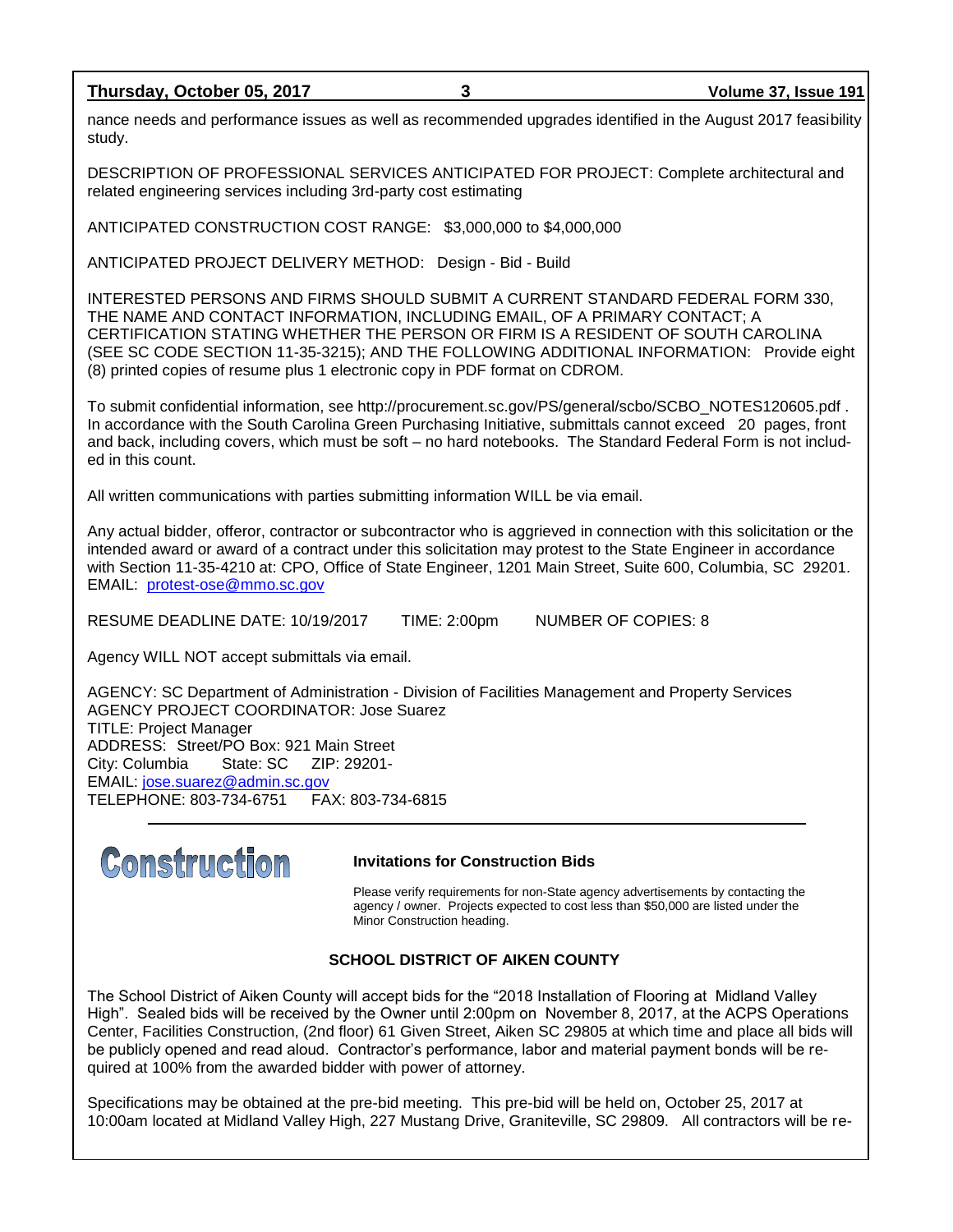**Thursday, October 05, 2017 4 Volume 37, Issue 191**

quired to inspect the individual school by contacting the principal for a predetermined appointment after this meeting.

A Bid Bond or certified check in the amount of five percent of the base bid will be required. A valid Certificate of Insurance must also be submitted with the bid. The Owner reserves the right to reject any and/or all bids and to waive all technicalities and in formalities. No bid may be withdrawn for a period of sixty days after opening. It is the bidders responsibility to obtain any addenda prior to the bid opening. Additional information may be obtained by contacting [bclark@acpsd.net](mailto:bclark@acpsd.net) by email or Kevin A. Chipman, Director of Facilities Construction, at 803- 642-0436.

Project Name: DRILLING SERVICES FOR SENECA LANDFILL-GROUNDWATER REMEDIATION PILOT **STUDY** Project Number: ITB 17-03 Project Location: Oconee County, SC

Bid Security Required, Performance Bond Required, Payment Bond Required

Description of Project: The Oconee County Solid Waste Department is requesting drilling contractor services for the installation of three soil borings, multiple injection wells and injection borings, and one permanent groundwater monitoring well. The injection wells, injection borings, and the groundwater monitoring well will be installed in conjunction with a remedial effort that will take place at the Oconee County Solid Waste Complex located at 15031 Well Highway, Seneca, South Carolina

Download Solicitation From: [www.oconeesc.com/Departments/KZ/Procurement.aspx](http://www.oconeesc.com/Departments/KZ/Procurement.aspx)

Construction Cost Range: above \$50,000.00

Architect/Engineer:

- Firm: Smith Gardner, Inc.
- Contact Person: contact Robyn Courtright in Oconee County Procurement
- Address: (all questions must go through her)
- Telephone: 864-638-4141
- Fax: 864-638-4142
- E-mail: [rcourtright@oconeesc.com](mailto:rcourtright@oconeesc.com)

Plans May Be Obtained From: No plans, 3 figures are included in the bid

Pre-Bid Date/Time (if applicable): October 18, 2017 at 11:00am Place: Oconee County Solid Waste Dept. Office, 15028 Wells Hwy, Seneca, SC 29678. Bid Opening Date/Time: November 2, 2017 at 2:00pm

Place: Oconee County Procurement Office, Room 100, 415 South Pine St., Walhalla, SC 29691 Agency/Owner: Oconee County

Name & Title of Agency Coordinator: Robyn Courtright, Procurement Director

- Address: 415 South Pine St., Room100, Walhalla, SC 29691
- Telephone: 864-638-4141
- Fax: 864-638-4142
- E-mail: [rcourtright@oconeesc.com](mailto:rcourtright@oconeesc.com)

Hand Deliver Bids To: Oconee County, Procurement Office, Room 100, 415 South Pine St., Walhalla, SC 29691

Mail Bids To: Oconee County, Procurement Office, Room 100, 415 South Pine St., Walhalla, SC 29691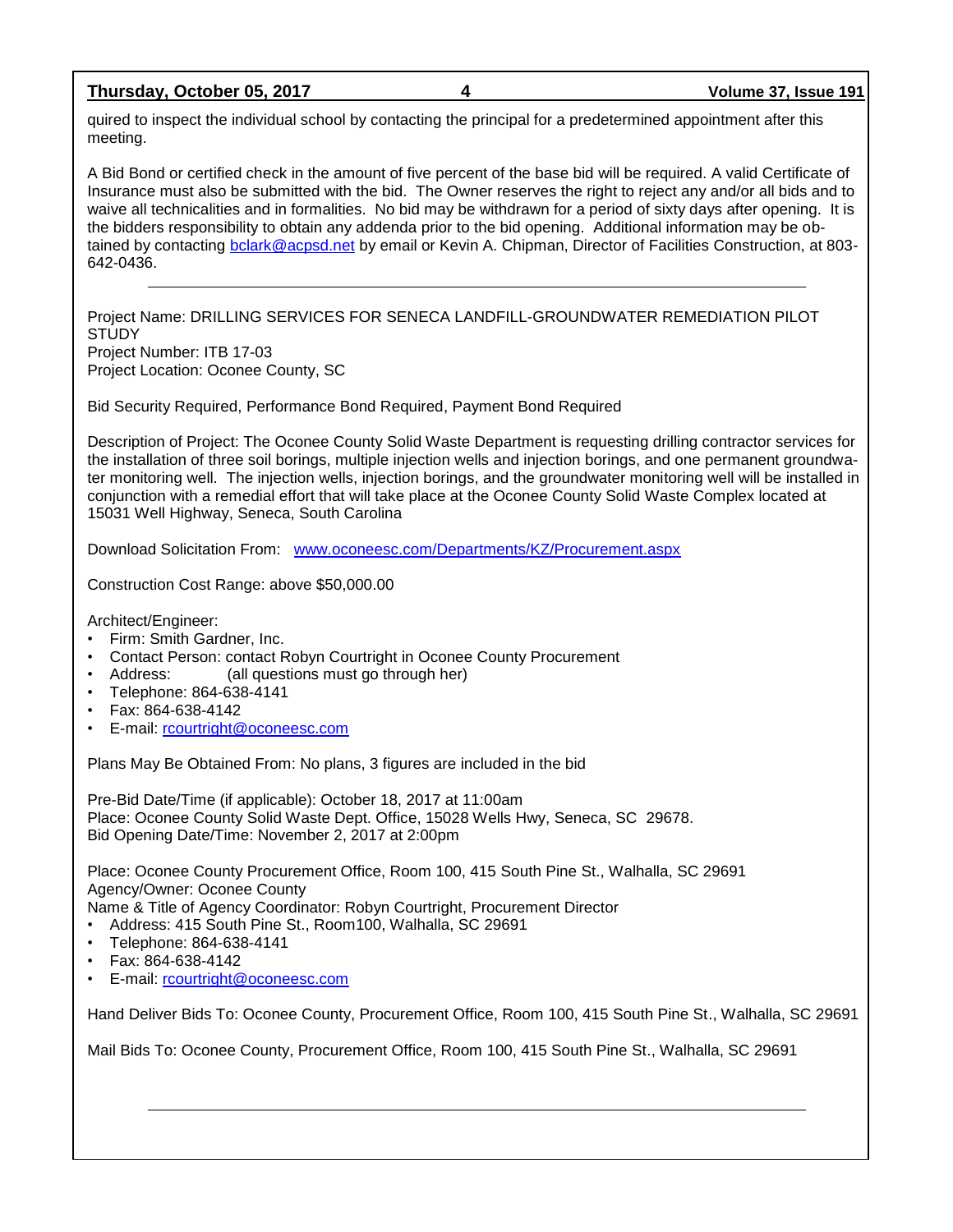# **Thursday, October 05, 2017 5 Volume 37, Issue 191**

# **CITY OF FLORENCE, SC -- INVITATION TO BID NO. 2017-111**

### **ASBESTOS ABATEMENT AND DEMOLITION SERVICES**

The City of Florence is accepting bids from qualified bidders to provide asbestos abatement and demolition services to the properties located at 101 E Darlington Street and 103 E. Darlington Street, Florence, SC

Bid Opening Date/Time: October 20, 2017 at 2:00pm.

Location for the Receipt of Bids: City of Florence City Center, Purchasing/Contracting Office, 324 West Evans Street 3rd Floor, Florence, SC 299501

The invitation to bid document can be found on our website www.cityofflorence.com at the purchasing and bids link or by contacting: Lynwood F. Givens by e-mail: [lgivens@cityofflorence.com](mailto:lgivens@cityofflorence.com) or by fax at 843-665-3111.

Mailing Address: City of Florence, Office of Purchasing and Contracting, 324 West Evans Street, Florence, SC 29501

The City of Florence welcomes and encourages submissions from minority and woman owned businesses. Please indicate that you are a minority or woman owned business with your request for bid documents.

This solicitation does not commit the City of Florence to award a contract, to pay any costs incurred in the preparation of a bid, or to procure or contract for services. The City of Florence reserves the right to reject any and all responses, to cancel this solicitation, and to make an award deemed in its own best interest.

PROJECT NAME: USC BEAUFORT HH GATEWAY CAMPUS CHILLER REPLACEMENT PROJECT NUMBER: H36-I316 PROJECT LOCATION: Bluffton, SC

PERFORMANCE BOND REQUIRED? Yes appraisal at the close of the project.<br>
PAYMENT BOND REQUIRED? Yes CONSTRUCTION COST RANGE: \$500K

BID SECURITY REQUIRED? Yes NOTE: Contractor may be subject to a performance CONSTRUCTION COST RANGE: \$ 500K - \$515K

DESCRIPTION OF PROJECT: Installation of a new 450-ton, magnetic-bearing, centrifugal chiller, cooling tower, condenser water pump, chilled water pump, and associated piping and equipment on the South Campus for the University of South Carolina Beaufort. Project includes connecting to existing chilled water and condenser water pipes and changes to the existing control system to incorporate the new chiller, cooling, tower, and pumps. Small and minority business participation is strongly encouraged.

BIDDING DOCUMENTS/PLANS MAY BE OBTAINED FROM: [http://purchasing.sc.edu](http://purchasing.sc.edu/) - Bidders are responsible for obtaining all updates to bidding documents from the USC Purchasing website.

Bidders must obtain Bidding Documents/Plans from the above listed source(s) to be listed as an official plan holder. Only those Bidding Documents/Plans obtained from the above listed source(s) are official. Bidders that rely on copies of Bidding Documents/Plans obtained from any other source do so at their own risk. All written communications with official plan holders & bidders WILL be via email or website posting.

All questions & correspondence concerning this Invitation shall be addressed to the A/E.

A/E NAME: Essex Consulting Group, Inc. A/E CONTACT: Lance Barron A/E ADDRESS: Street/PO Box: 3125 Medlock Bridge Road City: Norcross State: GA ZIP: 30071- EMAIL: [lbarron@essexco.com](mailto:lbarron@essexco.com) TELEPHONE: 404-365-9482 FAX: 404-365-8163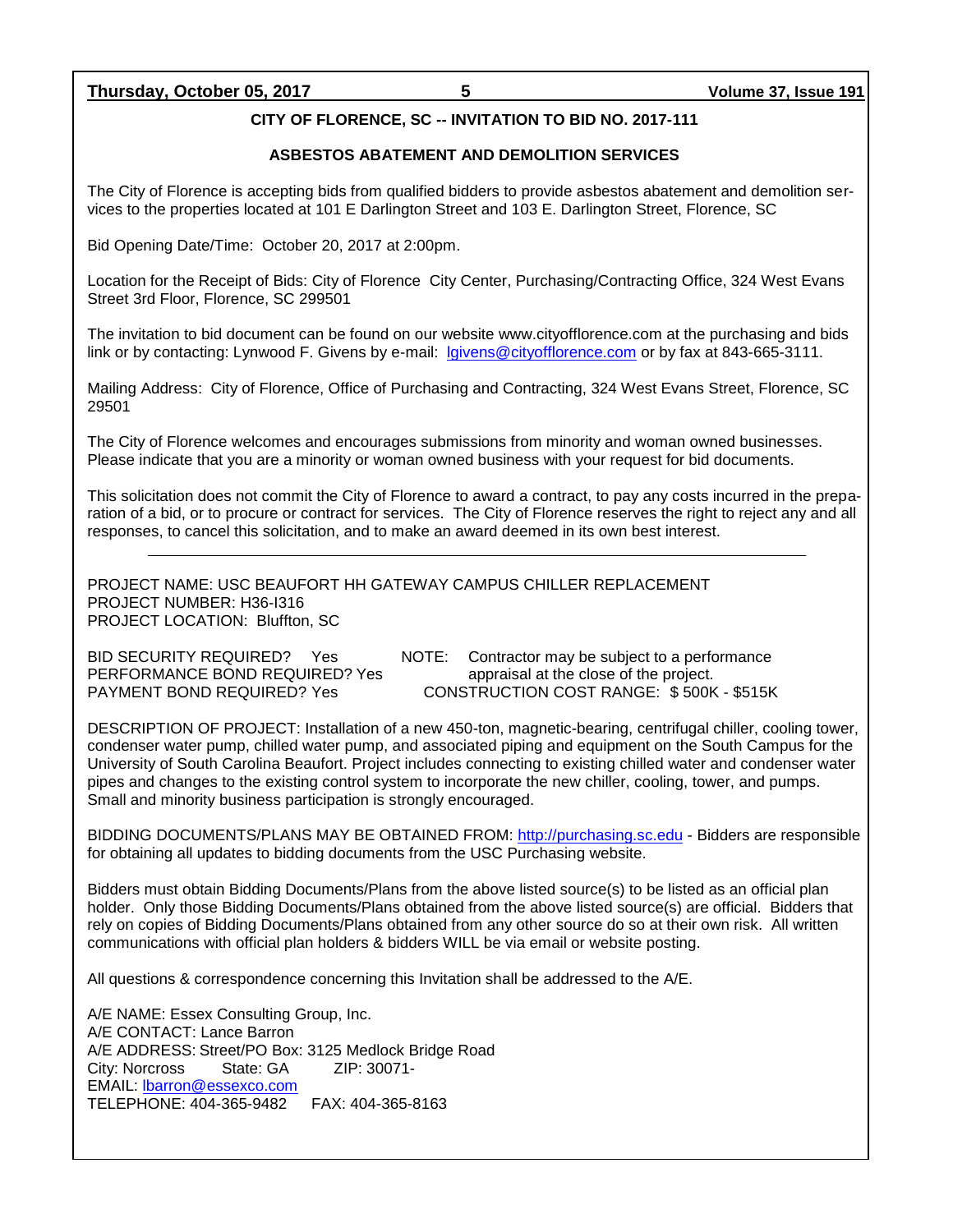| Thursday, October 05, 2017                                                                                                                                                                                                                                                                                  | 6                                                                                                       | Volume 37, Issue 191                                                                                                                                                                                                                                                                                                                            |  |  |
|-------------------------------------------------------------------------------------------------------------------------------------------------------------------------------------------------------------------------------------------------------------------------------------------------------------|---------------------------------------------------------------------------------------------------------|-------------------------------------------------------------------------------------------------------------------------------------------------------------------------------------------------------------------------------------------------------------------------------------------------------------------------------------------------|--|--|
| <b>AGENCY: University of South Carolina</b><br><b>AGENCY PROJECT COORDINATOR: Juaquana Brookins</b><br>ADDRESS: Street/PO Box: 1300 Pickens Street<br>City: Columbia<br>State: SC<br>EMAIL: jbrookin@mailbox.sc.edu<br>TELEPHONE: 803-777-3596                                                              | ZIP: 29208-                                                                                             |                                                                                                                                                                                                                                                                                                                                                 |  |  |
| PRE-BID CONFERENCE: Yes<br>PRE-BID DATE: 10/19/2017<br>pus Dr, Bluffton, SC 299902<br><b>BID CLOSING DATE: 10/31/2017</b>                                                                                                                                                                                   | TIME: 10:00am<br>TIME: 2:00pm                                                                           | MANDATORY ATTENDANCE: No<br>PLACE: USCB, Facilities Building, Rm 100, 65 West Cam-<br>PLACE: 1300 Pickens Street, Columbia SC 29208                                                                                                                                                                                                             |  |  |
| <b>BID DELIVERY ADDRESSES:</b><br>HAND-DELIVERY:<br>Attn: Juaquana Brookins<br>USC 1300 Pickens Street<br>Columbia, SC 29208                                                                                                                                                                                | <b>MAIL SERVICE:</b><br>Attn: Juaquana Brookins<br><b>USC 1300 Pickens Street</b><br>Columbia, SC 29208 |                                                                                                                                                                                                                                                                                                                                                 |  |  |
| PROJECT NAME: USC SUMTER NETTLES-SCHWARTZ BUILDING AND ARTS & LETTERS BUILDINGS<br><b>ROOF REPAIR</b><br>PROJECT NUMBER: H39-I321<br><b>PROJECT LOCATION: Sumter South Carolina</b>                                                                                                                         |                                                                                                         |                                                                                                                                                                                                                                                                                                                                                 |  |  |
| <b>BID SECURITY REQUIRED?</b> Yes<br>PERFORMANCE BOND REQUIRED? Yes<br>PAYMENT BOND REQUIRED? Yes                                                                                                                                                                                                           | NOTE:                                                                                                   | Contractor may be subject to a performance<br>appraisal at the close of the project.<br>CONSTRUCTION COST RANGE: \$\$200K-\$210K                                                                                                                                                                                                                |  |  |
| DESCRIPTION OF PROJECT: Selective repairs and preparation to the existing sprayed polyurethane foam sys-<br>tems and installation of a silicone based coating system. Small & minority business participation is encouraged.                                                                                |                                                                                                         |                                                                                                                                                                                                                                                                                                                                                 |  |  |
| BIDDING DOCUMENTS/PLANS MAY BE OBTAINED FROM: http://purchasing.sc.edu                                                                                                                                                                                                                                      |                                                                                                         |                                                                                                                                                                                                                                                                                                                                                 |  |  |
| communications with official plan holders & bidders WILL be via email or website posting.                                                                                                                                                                                                                   |                                                                                                         | Bidders must obtain Bidding Documents/Plans from the above listed source(s) to be listed as an official plan<br>holder. Only those Bidding Documents/Plans obtained from the above listed source(s) are official. Bidders that<br>rely on copies of Bidding Documents/Plans obtained from any other source do so at their own risk. All written |  |  |
| All questions & correspondence concerning this Invitation shall be addressed to the A/E.<br>A/E NAME: WM Building Envelope Consultants, Inc.<br>A/E CONTACT: Chris Waites<br>A/E ADDRESS: Street/PO Box: 512 Limestone Point<br>City: Chapin<br>EMAIL: chris@wmbeconsultants.com<br>TELEPHONE: 803-260-4532 |                                                                                                         |                                                                                                                                                                                                                                                                                                                                                 |  |  |
| <b>AGENCY: University of South Carolina</b><br><b>AGENCY PROJECT COORDINATOR: Juaquana Brookins</b><br>ADDRESS: Street/PO Box: 1300 Pickens Street<br>City: Columbia<br>State: SC<br>ZIP: 29208-<br>EMAIL: jbrookin@mailbox.sc.edu<br>TELEPHONE: 803-777-3596<br>FAX: 803-777-0484                          |                                                                                                         |                                                                                                                                                                                                                                                                                                                                                 |  |  |
| PRE-BID CONFERENCE: Yes<br>PRE-BID DATE: 10/18/2017<br>ler Rd Sumter SC 29150<br>BID CLOSING DATE: 11/1/2017                                                                                                                                                                                                | TIME: 10:00am<br>TIME: 2:00pm                                                                           | MANDATORY ATTENDANCE: No<br>PLACE: USC Sumter, Schwartz Building, RM 120, 200 Mil-<br>PLACE: 1300 Pickens Street, Columbia, SC 29208                                                                                                                                                                                                            |  |  |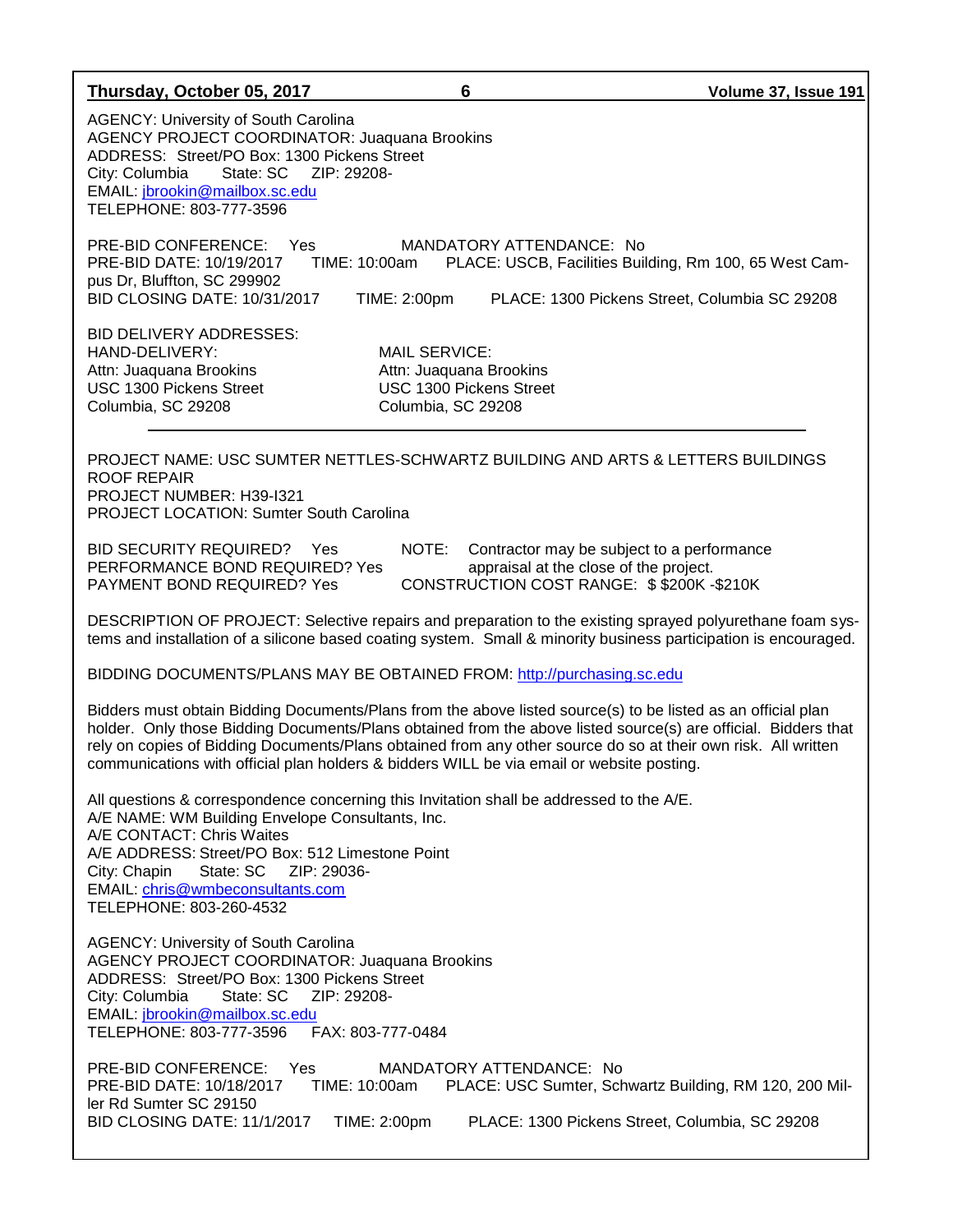# **Thursday, October 05, 2017 7 Volume 37, Issue 191**

BID DELIVERY ADDRESSES: HAND-DELIVERY: MAIL SERVICE: Attn: Juaquana Brookins **Attn: Juaquana Brookins** USC 1300 Pickens Street USC 1300 Pickens Street Columbia SC 29208 Columbia SC 29208



**Description:** 1 – 2017 NEW COMPACT TRACK LOADER (HI FLOW) WITH 72"EXTREME DUTY BRUSH CUTTER (WITH CARBIDE TEETH). **Solicitation No.:** 532017-CTL72 **Delivery Point:** 117 Smythe St., Greenville, SC 29680 **Submit Offer By:** 10/13/2017 10:00am **Purchasing Entity:** Parker Sewer & Fire Subdistrict, 117 Smythe St., Greenville SC 29680 **Buyer:** 864-467-4030, [rrutherford@parkerwwcs.com](mailto:rrutherford@parkerwwcs.com) **Download Solicitation From:** <http://www.parkerwwcs.com/bids.php>

# **DODGE CHARGERS**

Anderson County is accepting sealed bids for TWENTY (20) DODGE CHARGERS POLICE AWD, reference # 18-024. These bids must be received no later than Thursday, October 26, 2017 at 11:15am.

Sealed bids are to be returned to the Anderson County Purchasing Department, Room 115 of the Anderson County Historic Courthouse, 101 S. Main Street, Anderson, SC 29624.

Interested parties are to visit the Anderson County Website at [www.andersoncountysc.org](http://www.andersoncountysc.org/) under the Purchasing Department and click on the bid number. It will initiate an email to Purchasing to request information electronically.

**Description:** THE CITADEL IS SEEKING A SUPPLIER TO PROVIDE TWO HIGH-POWER PORTABLE 3D SCANNERS FOR OUR NEW INNOVATION LAB AT THE BAKER SCHOOL OF BUSINESS. THE SCANNER REQUIREMENTS MUST BE SMALL ENOUGH TO CARRY ON A PLANE. **Solicitation No.:** BID3143-KP-10/23/2017 **Delivery Point:** The Citadel, Procurement, Central Warehouse, 171 Moultrie Street, Charleston, SC 29409 **Submit Offer By:** 10/23/2017 3:00pm **Purchasing Entity:** The Citadel, Procurement, Central Supply Warehouse, 171 Moultrie Street, Charleston, SC 29409 **Buyer:** Karen Pressley, CPPB, [pressleyk1@citadel.edu](mailto:pressleyk1@citadel.edu) **Download Solicitation From:** <https://www.publicpurchase.com/gems/register/vendor/register?actionbtn=Register> **Description:** ROWING MACHINES AND ROWING OARS **Solicitation No.:** 93282870-1 **Delivery Point:** Clemson, SC **Submit Offer By:** 10/13/2017 11:00am **Purchasing Entity:** Clemson University, Procurement and Business Services, Administrative Services Bldg., 108 Perimeter Rd., Clemson, SC 29634 **Buyer:** April Pitts, 864-656-1773, [apitts@clemson.edu](mailto:apitts@clemson.edu) **Download Solicitation From:** Online solicitations only. Solicitations can be viewed at <https://clemson.ionwave.net/CurrentSourcingEvents.aspx>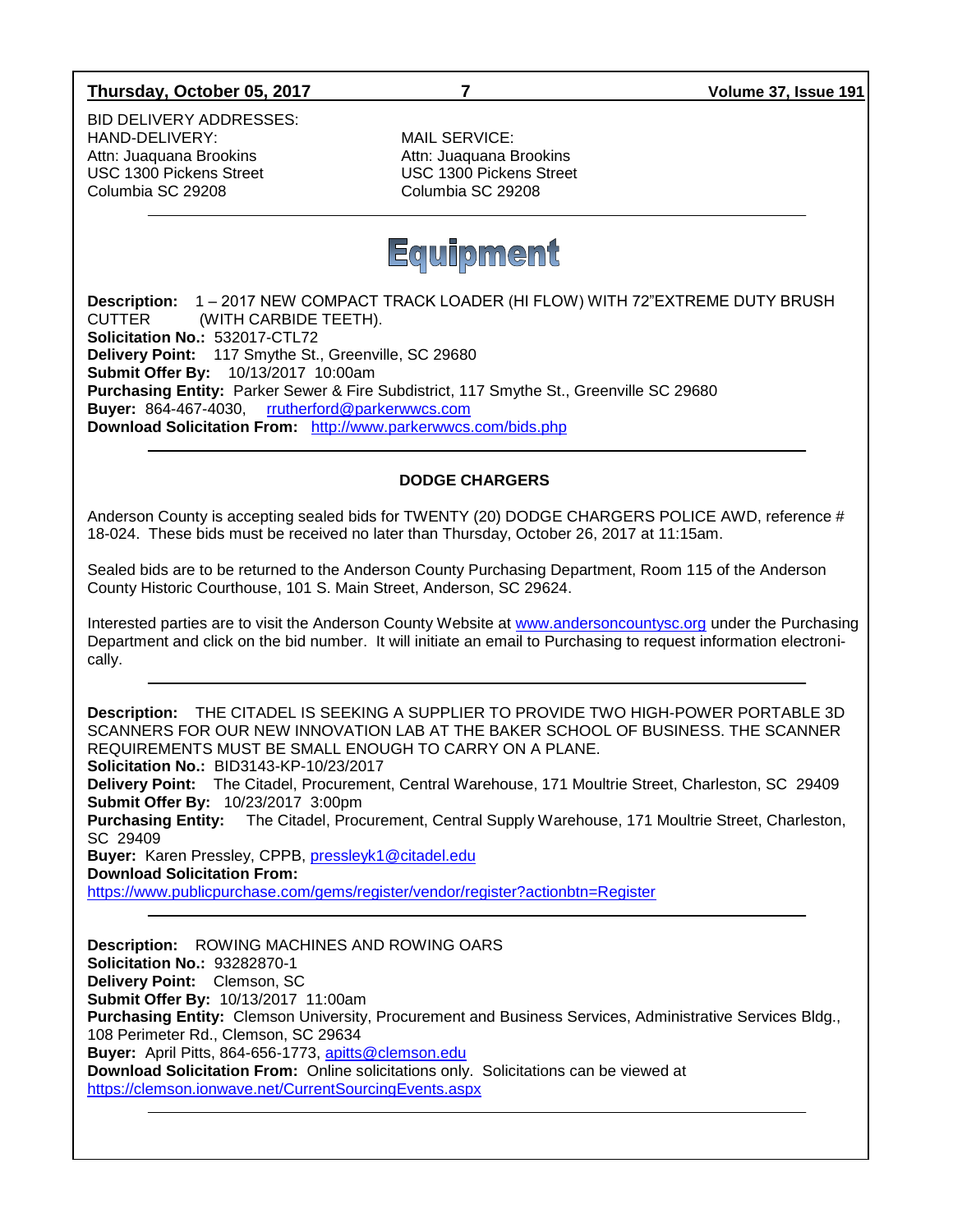### **Thursday, October 05, 2017 8 Volume 37, Issue 191**

.

**Description:** USED DRY VAN TRAILERS FOR THE TRUCK DRIVER PROGRAM **Solicitation No.:** SCC-401 **Delivery Point:** Spartanburg, SC **Submit Offer By:** 10/12/2017 3:30pm **Purchasing Entity:** Spartanburg Community College Business I-85 & New Cut Rd Spartanburg, SC 29303 **Buyer:** Tami Steed, 864-592-4671, [steedt@sccsc.edu](mailto:steedt@sccsc.edu) **Download Solicitation From:** [www.sccsc.edu/purchasing-solicitations](http://www.sccsc.edu/purchasing-solicitations)

# **Information Technology**

# **REQUEST FOR PROPOSAL 2018-08 -- TOSHIBA 4400 SERIES UPS UNIT**

Proposals will be accepted until Monday, October 16, 2017 at 2:00pm at the Finance Department in the Cherokee County Office Building, 110 Railroad Ave, 2nd Floor, Gaffney, South Carolina 29340. Complete specifications and instructions are attached herewith.

The County plans to purchase for a TOSHIBA 4400 SERIES UPS UNIT to be located at the Cherokee County Coroner's Office located at the 122 Administrative Dr. Gaffney, SC 29340.

Proposal documents may be obtained from Delisa Coggins at the County Office Building, by email [delisa.coggins@cherokeecountysc.com.](mailto:delisa.coggins@cherokeecountysc.com) Proposals shall be submitted on the form furnished and shall be submitted in a sealed envelope identifying the Company's name, the RFP title, the RFP number, and the RFP due date on the face of the envelope.

**Maintenance and Repair** 

**Description:** CLOVER SCHOOL DISTRICT TWO IS REQUESTING BIDS FROM QUALIFIED CONTRACTORS TO RESURFACE THE TENNIS COURTS AT CLOVER HIGH SCHOOL. **Solicitation No.:** 17-1004 **Delivery Point:** Clover, SC **Site Visit:** Non-mandatory. 10/18/2017 10:00am **Location:** Clover High School, 1625 Hwy 55 East, Clover, SC 29710 Contact for appt.: Clover School District, 604 Bethel Street, Clover SC 29710 **Submit Offer By:** 10/25/2017 2:00pm **Purchasing Entity:** Clover School District, 604 Bethel Street, Clover, SC 29710 **Buyer:** George Pendleton, 803-810-8031, [george.pendleton@clover.k12.sc.us](mailto:george.pendleton@clover.k12.sc.us) **Download Solicitation From:** Request by e-mailing [george.pendleton@clover.k12.sc.us](mailto:george.pendleton@clover.k12.sc.us)

**Description:** RE-BID LANDSCAPE MAINTENANCE **Solicitation No.:** COC - Landscape Maintenance 2017-10-5 **Delivery Point:** Clinton, SC **Pre-proposal Conf.:** Non-mandatory. 10/16/2017 2:00pm **Location:** Council Chambers **Submit Offer By:** 10/19/2017 2:00pm **Buyer:** Joey Meadors, [jmeadors@cityofclintonsc.com,](mailto:jmeadors@cityofclintonsc.com) 864-833-7523 **Download Solicitation From:** [www.cityofclintonsc.com](http://www.cityofclintonsc.com/)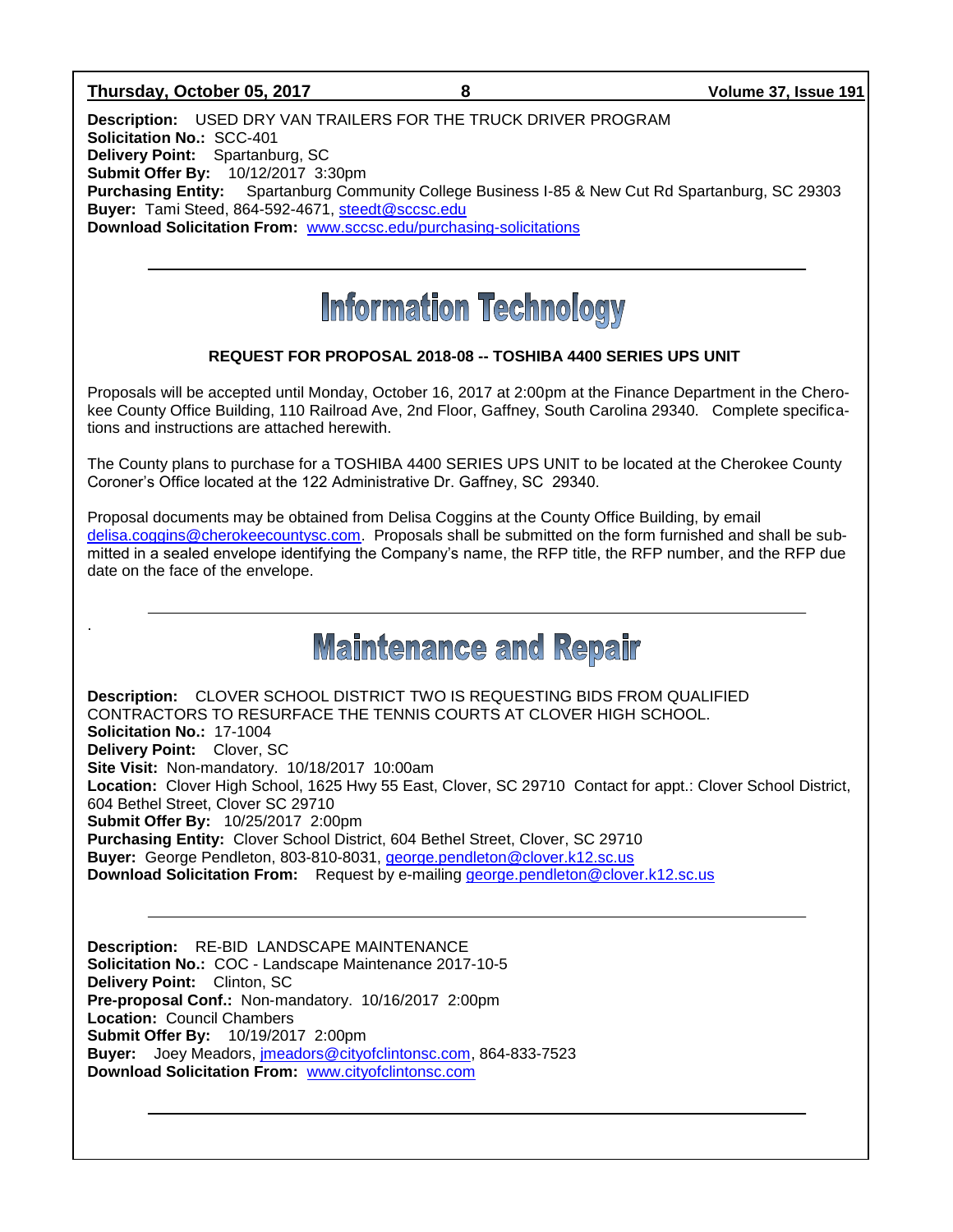**Thursday, October 05, 2017 9 Volume 37, Issue 191 Minor Construction <\$50,000** PROJECT NAME: EDISTO BEACH STATE PARK HURRICANE MATTHEW RECOVERY PROJECT NUMBER: P28-9760-C PROJECT LOCATION: Edisto Beach State Park BID SECURITY REQUIRED? Yes PERFORMANCE BOND REQUIRED? No PAYMENT BOND REQUIRED? No CONSTRUCTION COST RANGE: \$ 20,000-30,000 DESCRIPTION OF PROJECT: Installation of 445 LF of 5' sidewalk and two ADA concrete campsites and use pads. BIDDING DOCUMENTS/PLANS MAY BE OBTAINED FROM: [www.scprtconstructionbids.com](http://www.scprtconstructionbids.com/) Bidders must obtain Bidding Documents/Plans from the above listed source(s) to be listed as an official plan holder. Only those Bidding Documents/Plans obtained from the above listed source(s) are official. Bidders rely on copies of Bidding Documents/Plans obtained from any other source at their own risk. All questions & correspondence concerning this Invitation shall be addressed to the A/E. A/E NAME: South Carolina Department of Parks, Recreation and Tourism A/E CONTACT: David Simms, PE A/E ADDRESS: Street/PO Box: 1205 Pendleton Street City: Columbia State: SC ZIP: 29201- EMAIL: [dsimms@scprt.com](mailto:dsimms@scprt.com) TELEPHONE: 803-734-0258 FAX: 803-734-1017 AGENCY: South Carolina Department of Parks, Recreation and Tourism AGENCY PROJECT COORDINATOR: David Simms, PE ADDRESS: Street/PO Box: 1205 Pendleton Street City: Columbia State: SC ZIP: 29201- EMAIL: [dsimms@scprt.com](mailto:dsimms@scprt.com) TELEPHONE: 803-734-0258 FAX: 803-734-1017 QUOTE CLOSING DATE: 10/26/2017 TIME: 02:00pm PLACE: Room 251 Edgar Brown Building QUOTE DELIVERY ADDRESSES: HAND-DELIVERY: MAIL SERVICE: Attn: David Simms, PE Attn: David Simms, PE SCPRT SCPRT SCPRT 1205 Pendleton Street, Columbia, SC 29201 1205 Pendleton Street, Columbia, SC 29201 **Description:** REMOVE AND REPLACE EXISTING SIDING AT **Solicitation Number:** 5400014265 **Pre-bid Conf.:** 10/17/2017 10:30am **Location:** Santee Coastal Reserve WMA, 250 Santee Gun Club Road, McClellanville, SC 29458 **Submit Offer By:** 11/01/2017 10:00am **Purchasing Agency:** SC Department of Natural Resources 1000 Assembly Street, Room 142 Columbia, SC 29201 **Buyer:** ANDREA BOWMAN **Email:** [bowmana@dnr.sc.gov](mailto:bowmana@dnr.sc.gov) **Phone:** 803-734-3933 **Download Solicitation From:**  <http://webprod.cio.sc.gov/SCSolicitationWeb/solicitationAttachment.do?solicitnumber=5400014265>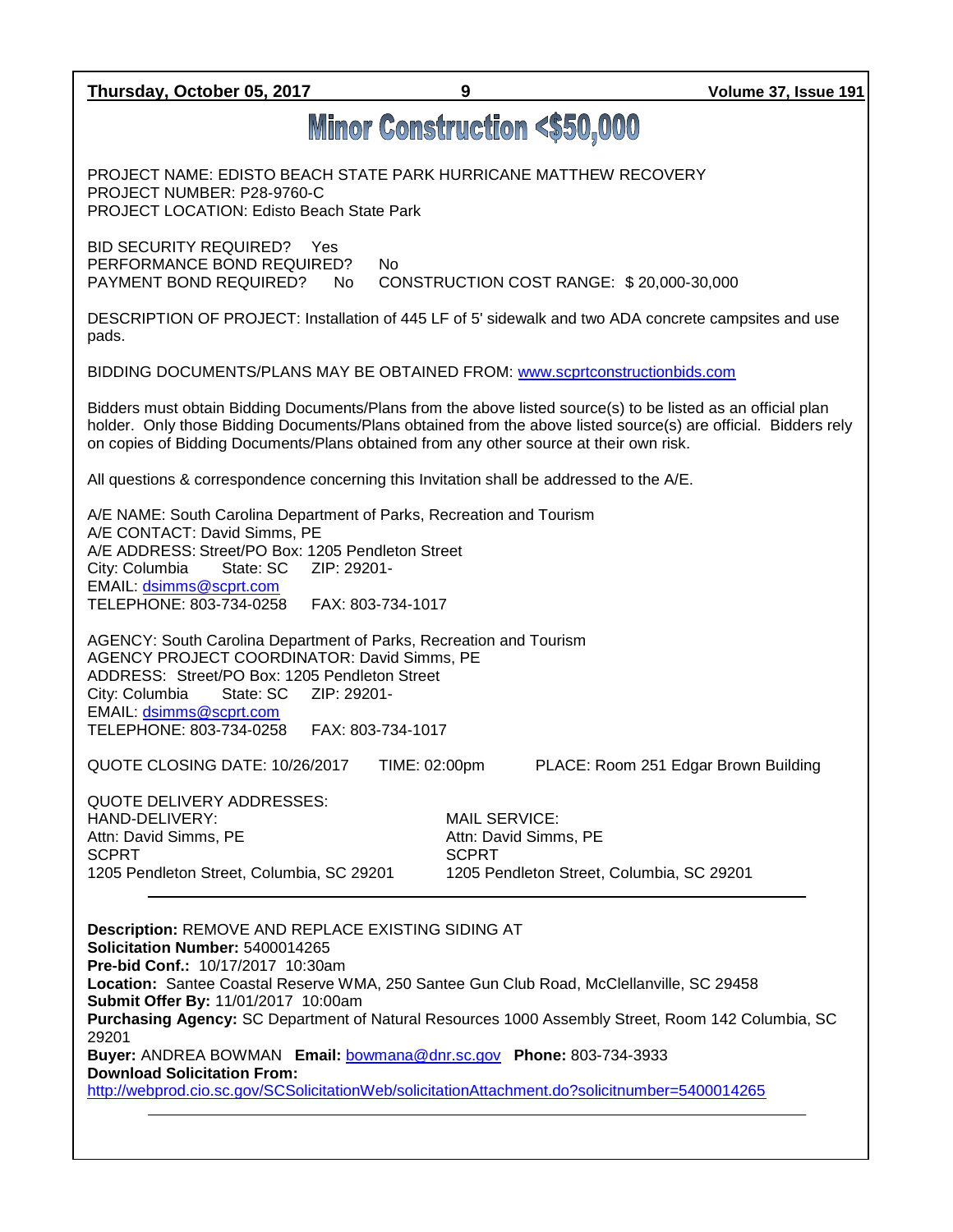**Thursday, October 05, 2017 10 Volume 37, Issue 191**

# Services

**Description:** WASTE WATER TREATMENT SERVICES **Solicitation Number:** 5400013880 **Pre-bid Conference:** 10/13/2017 **Location:** 1201 Main Street, Suite 600, Columbia, SC 29201 **Submit Offer By:** 10/26/2017 11:00am **Purchasing Agency:** SFAA, Div. of Procurement Services, MMO 1201 Main Street, Suite 600 Columbia, SC 29201 **Buyer:** KRISTEN MOSS **Email:** [kmoss@mmo.sc.gov](mailto:kmoss@mmo.sc.gov) **Download Solicitation From:**  <http://webprod.cio.sc.gov/SCSolicitationWeb/solicitationAttachment.do?solicitnumber=5400013880>

**Description:** SPARTANBURG SCHOOL DISTRICT TWO IS SOLICITING BEST VALUE BIDS FROM QUALIFIED CONTRACTORS TO FURNISH AND INSTALL AN ARTIFICIAL TURF SYSTEM FOR THE BOILING SPRINGS HIGH SCHOOL FOOTBALL STADIUM. **Solicitation No.:** RFB1806 Artificial Turf Installation for Boiling Springs High School Football Stadium **Submit Offer By:** 10/26/2017 2:00pm **Purchasing Entity:** Spartanburg School District Two, 3231 Old Furnace Road, Chesnee, SC 29323 **Buyer:** Kacey Austin, 864-515-5135, [Kacey.Austin@spartanburg2.k12.sc.us](mailto:Kacey.Austin@spartanburg2.k12.sc.us) **Direct Inquiries To:** Kacey Austin, 864-515-5135 or [Kacey.Austin@spartanburg2.k12.sc.us](mailto:Kacey.Austin@spartanburg2.k12.sc.us) **Download Solicitation From:** [http://www.spartanburg2.k12.sc.us/FIN/Procurement/solicitations\\_awards.htm](http://www.spartanburg2.k12.sc.us/FIN/Procurement/solicitations_awards.htm)

# **STORM DEBRIS REMOVAL MONITORING AND CONSULTING SERVICES (RE-BID)**

Georgetown County is seeking proposals from qualified firms to establish a pre-event disaster Contract for monitoring and consulting services of emergency debris removal operations after an Emergency Disaster Event (EDE). The Firm shall demonstrate their knowledge and experience in monitoring debris removal processes, especially in regards to monitoring of third party Contractors. The Firm shall demonstrate their knowledge and success in previous Federal Emergency Management Agency (FEMA) recoupment activities. The scope of work under this Contract shall consist of but not be limited to debris monitoring and administration, debris assessment, collection monitoring, load ticket processing, DMS monitoring, debris vehicle and equipment certification, damage complaint tracking, data compilation and reporting, debris contractor payment monitoring and reconciliation processing, reporting and coordinating with the County's Debris Manager, public assistance and FEMA support, annual training of Georgetown County staff, and other related services as directed by the County to maximize the County's recoupment of funds by State and Federal agencies. Qualified offerors are invited to submit a proposal in accordance with the requirements of this solicitation. Bid forms, specifications, and requirements are contained in the on-line bid document at [www.georgetowncountysc.org,](http://www.georgetowncountysc.org/) select "Bid Opportunities" from the Quick Links box on the home page.

Solicitation Number: Bid 17-084 RE-BID

Site Visit: None

Delivery Point: Various locations throughout Georgetown County.

Opening Date/Time: Wednesday, October 25, 2017 at 3:00pm

Location: Georgetown County Historic Courthouse, Suite 239, (Purchasing Conference Room), 129 Screven Street, Georgetown, SC 29440.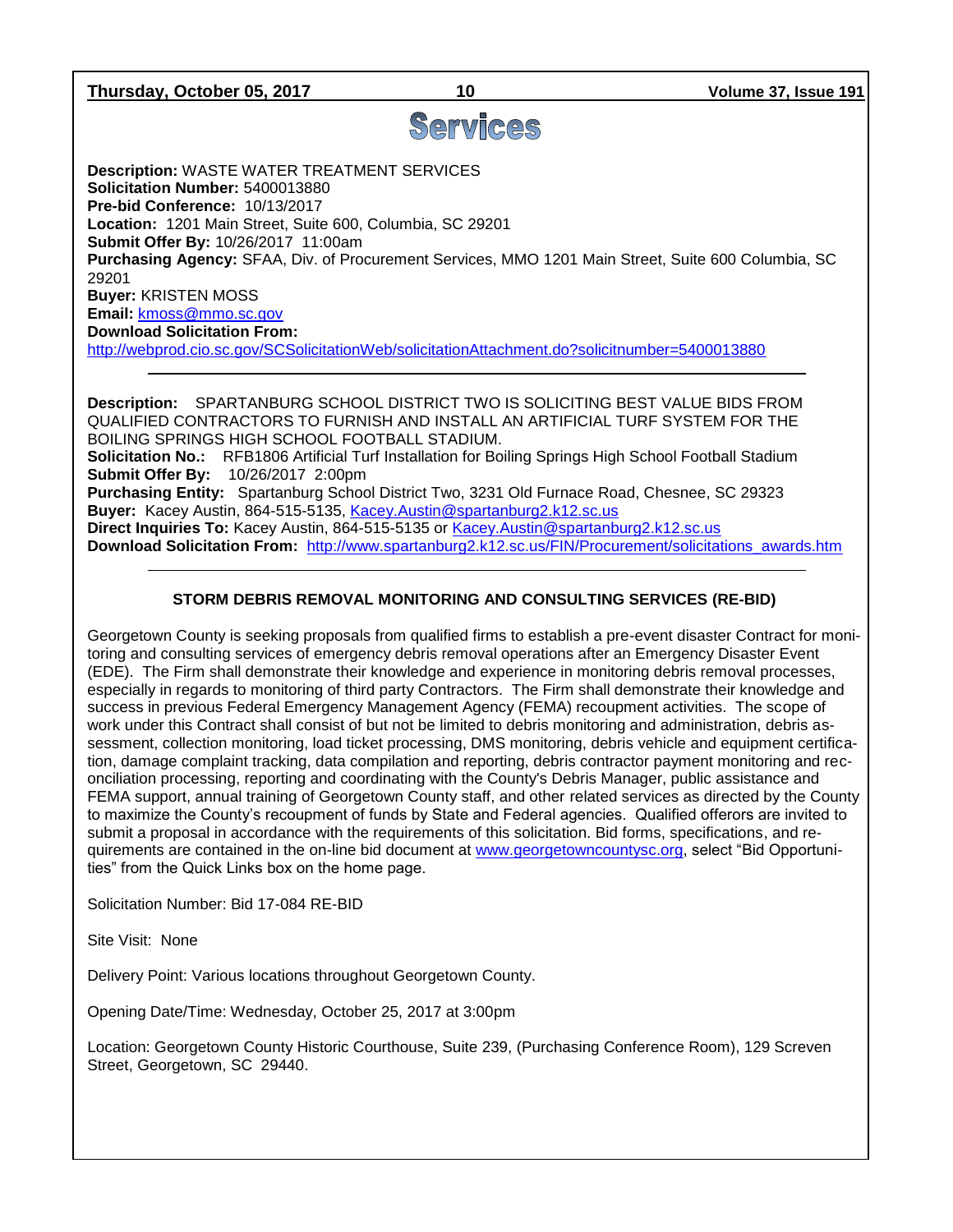# **Thursday, October 05, 2017 11 Volume 37, Issue 191**

Direct Inquiries To: Written questions only, please, must be faxed or e-mailed and will be responded to in written addendum form. Send to Nancy Silver, Senior Buyer, by Fax 843-545-3500, or by e-mail to [purch@gtcounty.org.](mailto:purch@gtcounty.org)

Buyer: Nancy Silver, Telephone: 843-545-3076

**Description:** PROVIDE ATHLETICS BUS TRANSPORTATION SERVICES FOR THE UNIVERSITY OF SOUTH CAROLINA, AIKEN **Solicitation No.:** USC-IFB-3210-DG **Delivery Point:** University of South Carolina, Columbia SC **Submit Offer By:** 10/17/2017 11:00am **Purchasing Entity:** University of South Carolina Purchasing Department, 1600 Hampton Street, Columbia SC, 29208 **Direct Inquiries To:** Dennis Galman / 803-777-4115 / [gallmand@mailbox.sc.edu](mailto:gallmand@mailbox.sc.edu) **Download Solicitation From:** [http://purchasing.sc.edu](http://purchasing.sc.edu/)



**Description:** CBVB-SYPHILIS, HEPATITIS A,B,C TESTING **Solicitation Number:** 5400014303 **Submit Offer By:** 11/14/2017 2:30pm **Purchasing Agency:** SC DHEC 301 Gervais Street Columbia, SC 29201-3073 **Buyer:** REBECCA NICHOLS **Email:** [NICHOLRJ@dhec.sc.gov](mailto:NICHOLRJ@dhec.sc.gov) **Download Solicitation From:**  <http://webprod.cio.sc.gov/SCSolicitationWeb/solicitationAttachment.do?solicitnumber=5400014303>

**Description:** TERM CONTRACT - DESIGN, PRINT, SORT & DELIVER T-SHIRTS FOR COFC MATH MEET **Solicitation No.:** 18.25.LS.BVB.T5 **Delivery Point:** Charleston, Charleston, SC **Submit Offer By:** 10/18/2017 1:00pm **Purchasing Entity:** College of Charleston Procurement **Buyer:** Lew SanFelice, 843-953-5508 / [sanfelicel@cofc.edu](mailto:sanfelicel@cofc.edu) **Download Solicitation From:** [http://ebid.cofc.edu](http://ebid.cofc.edu/) under "Current Bid Opportunities"



# **SOUTH CAROLINA ASSOCIATION OF GOVERNMENTAL PURCHASING OFFICIALS**

SCAGPO is currently registering members and vendors for our Annual Professional Development Forum & Trade Show currently scheduled for November 15-17, 2017. Pre-Forum events begin on Tuesday November 14, 2017. Historically, vendor participants have met and networked with over 200 Public Procurement professionals from State and Local Government entities through our Vendor Trade Show, Networking Socials, and complimentary educational sessions. This year's event will occur at the Myrtle Beach Marriott Resort & Spa. Registration and hotel information is available on our website: [http://scagpo.org/meetinginfo.php?id=53&ts=1487195123.](http://scagpo.org/meetinginfo.php?id=53&ts=1487195123)

This event is a favorite for many of our vendors. Please review previous meeting information for information on previous events.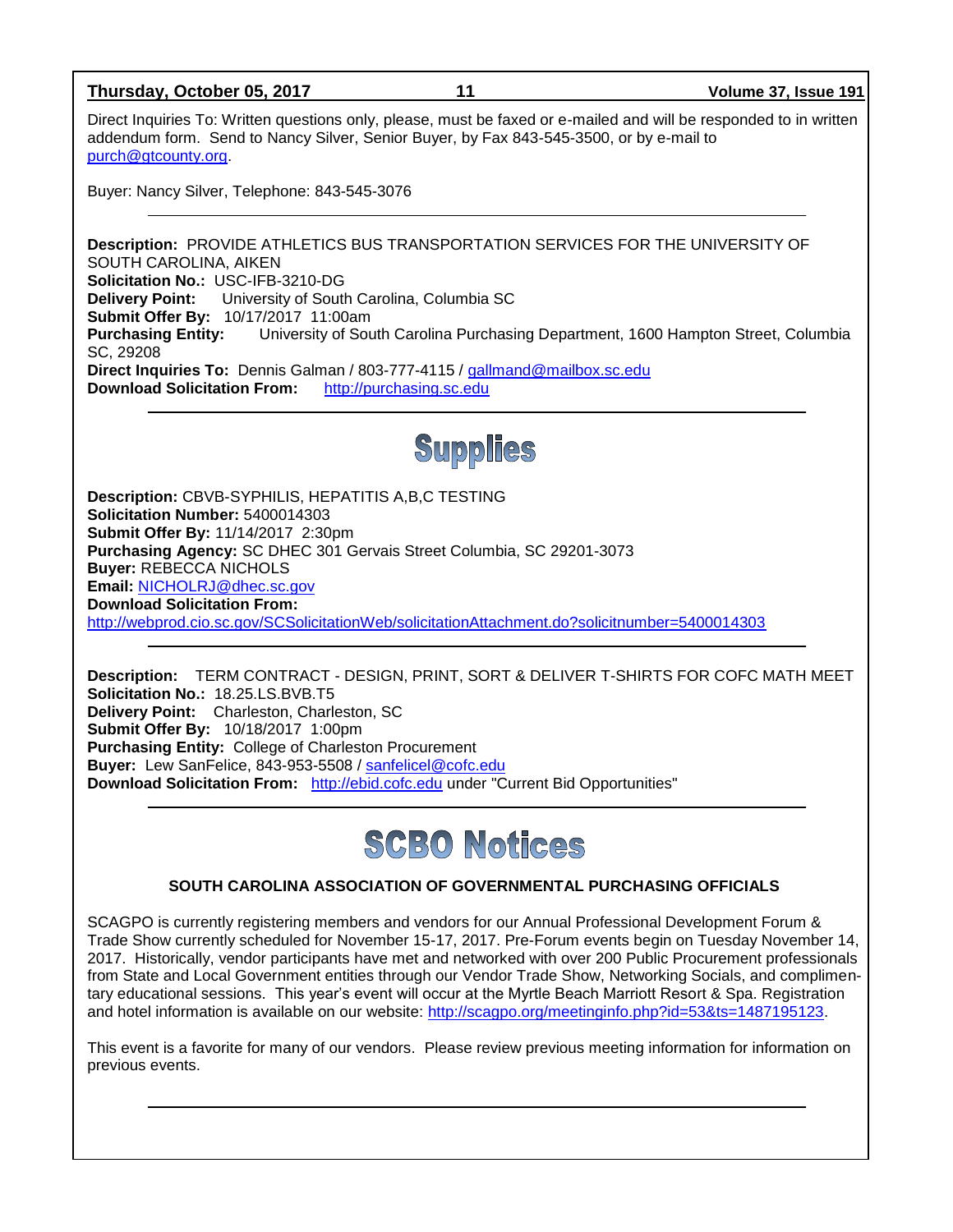### **Thursday, October 05, 2017 12 Volume 37, Issue 191**

# **VENDORS, DON'T NEGLECT TO CHECK THE STATE'S FIXED PRICE BIDS**

If authorized by the original solicitation, the State may use "competitive fixed price bidding" to create procurements with an open response date. These fixed price bids are advertised in SCBO once, but the solicitation may provide for bids to be accepted continuously or periodically during the contract term. The link below takes you to a listing of all open solicitations conducted by the central purchasing office using the competitive fixed pricing bidding rules: <https://procurement.sc.gov/vendor/contract-opps/fixes-price-bids-ss>

# **INSPECTOR GENERAL'S FRAUD HOTLINE**

(State Agency fraud only)

1-855-723-7283 / [http://oig.sc.gov](http://oig.sc.gov/)

### **COMMENTS?**

The Division of Procurement Services encourages you to make your comments via the following methods: Customer Comment System:<https://procurement.sc.gov/comment> Telephone 803-737-0600

**The State Fiscal Accountability Authority's Division of Procurement Services** 

**currently has an opening:**

[Eng/Engineer Associate IV -](http://agency.governmentjobs.com/sc/default.cfm?action=viewJob&jobID=1632757&hit_count=yes&headerFooter=1&promo=0&transfer=0&WDDXJobSearchParams=%3CwddxPacket%20version%3D%271%2E0%27%3E%3Cheader%2F%3E%3Cdata%3E%3Cstruct%3E%3Cvar%20name%3D%27TRANSFER%27%3E%3Cstring%3E0%3C%2Fstring%3E%3C%2Fvar%3E%3Cvar%20name%3D%27CATEGORYID%27%3E%3Cstring%3E-1%3C%2Fstring%3E%3C%2Fvar%3E%3Cvar%20name%3D%27FIND_KEYWORD%27%3E%3Cstring%3E%3C%2Fstring%3E%3C%2Fvar%3E%3Cvar%20name%3D%27PROMOTIONALJOBS%27%3E%3Cstring%3E0%3C%2Fstring%3E%3C%2Fvar%3E%3C%2Fstruct%3E%3C%2Fdata%3E%3C%2FwddxPacket%3E) click to view



**Copy this shortcut for quick, hassle-free ad composition and mail it to [scbo@mmo.sc.gov.](mailto:scbo@mmo.sc.gov)** 

**Universal Form (suitable for most advertisements)**

**Description: Solicitation No.: Delivery Point: Submit Offer By: Purchasing Entity: Buyer: Direct Inquiries To: Download Solicitation From:**